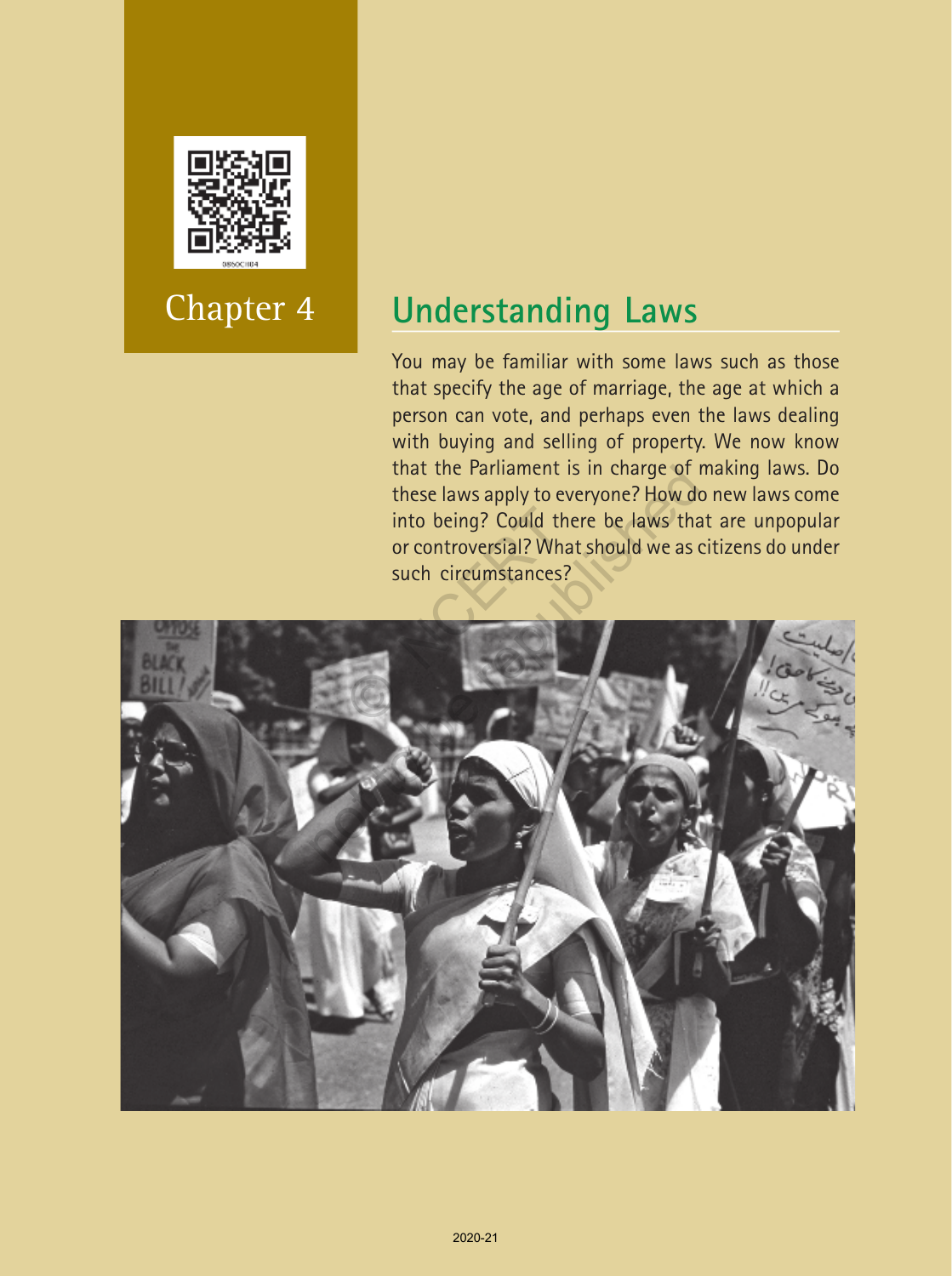## **Do Laws Apply to All?**

Read the following situation and answer the questions that follow.

o hiding because<br>ence by a District<br>'s actions were *A government official helps his son go into hiding because his son has been given a ten-year jail sentence by a District Court for a crime that he has committed.*

Do you think that the government official's actions were right? Should his son be exempt from the law just because his father is economically and politically powerful?

The above is a clear case of the violation of law. As you read in Unit 1, members of the Constituent Assembly were agreed there should be no arbitrary exercise of power in independent India. They, therefore, instituted several provisions in the Constitution that would establish the rule of law. The most important of these was that all persons in independent India are equal before the law. nt official's actions were<br>
from the law just because<br>
olitically powerful?<br>
ne violation of law. As you<br>
Constituent Assembly were<br>
itrary exercise of power in<br>
erefore, instituted several From the law just because<br>
is committed.<br>
The republished and politically powerful?<br>
of the violation of law. As you<br>
the Constituent Assembly were<br>
arbitrary exercise of power in<br>
the constituted several<br>
on that would es

The law cannot discriminate between persons on the basis of their religion, caste or gender. What the rule of law means is that all laws apply equally to all citizens of the country and no one can be above the law. Neither a government official, nor a wealthy person nor even the President of the country is above the law. Any crime or violation of law has a specific punishment as well as a process through which the guilt of the person has to be established. But was it always like this?

In ancient India, there were innumerable and often overlapping local laws. Different communities enjoyed different degrees of autonomy in administering these laws

43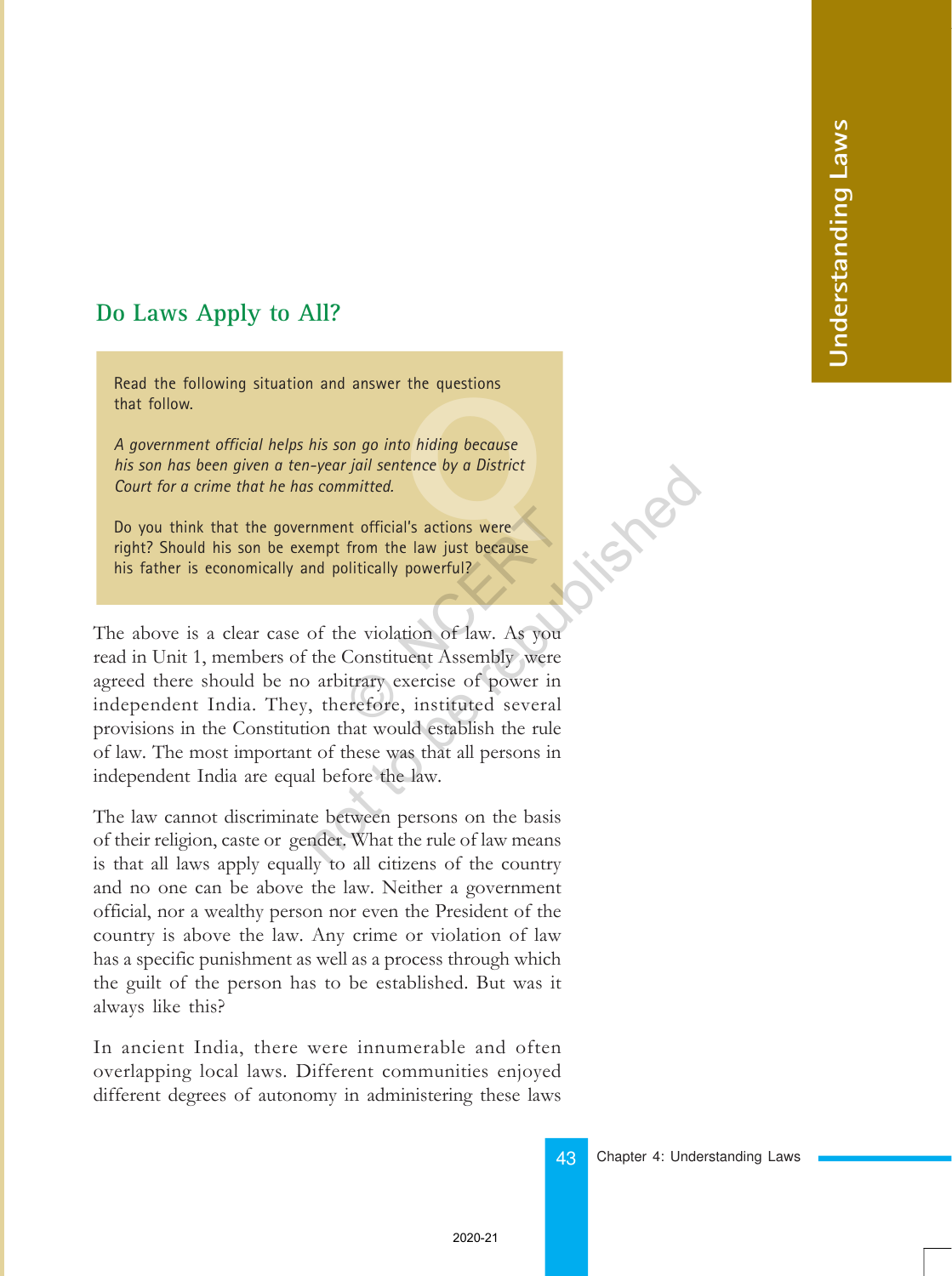Another example of British arbitrariness was the Rowlatt Act which allowed the British government to imprison people without due trial. Indian nationalists including Mahatma Gandhi were vehement in their opposition to the Rowlatt bills. Despite the large number of protests, the Rowlatt Act came into effect on 10 March 1919. In Punjab, protests against this Act continued quite actively and on April 10 two leaders of the movement, Dr Satyapal and Dr Saifuddin Kitchlew were arrested. To protest these arrests, a public meeting was held on 13 April at Jallianwala Bagh in Amritsar. General Dyer entered the park with his troops. They closed the only exit and without giving any warning General Dyer ordered the troops to fire. Several hundreds of people died in this gunfire and many more were wounded including women and children. This painting shows troops firing on the people during the Jallianwala Bagh massacre.

among their own. In some cases, the punishment that two persons received for the same crime varied depending on their caste backgrounds, with lower castes being more harshly penalised. This slowly began to change as this system of law began to further evolve during the colonial period.

It is often believed that it was the British colonialists who introduced the rule of law in India. Historians have disputed this claim on several grounds, two of which include: first that colonial law was arbitrary, and second that the Indian nationalists played a prominent role in the development of the legal sphere in British India. One example of the arbitrariness that continued to exist as part of British law is the Sedition Act of 1870. The idea of sedition was very broadly understood within this Act. Any person protesting or criticising the British government could be arrested without due trial.

Indian nationalists began protesting and criticising this arbitrary use of authority by the British. They also began fighting for greater equality and wanted to change the idea



Social and Political Life 44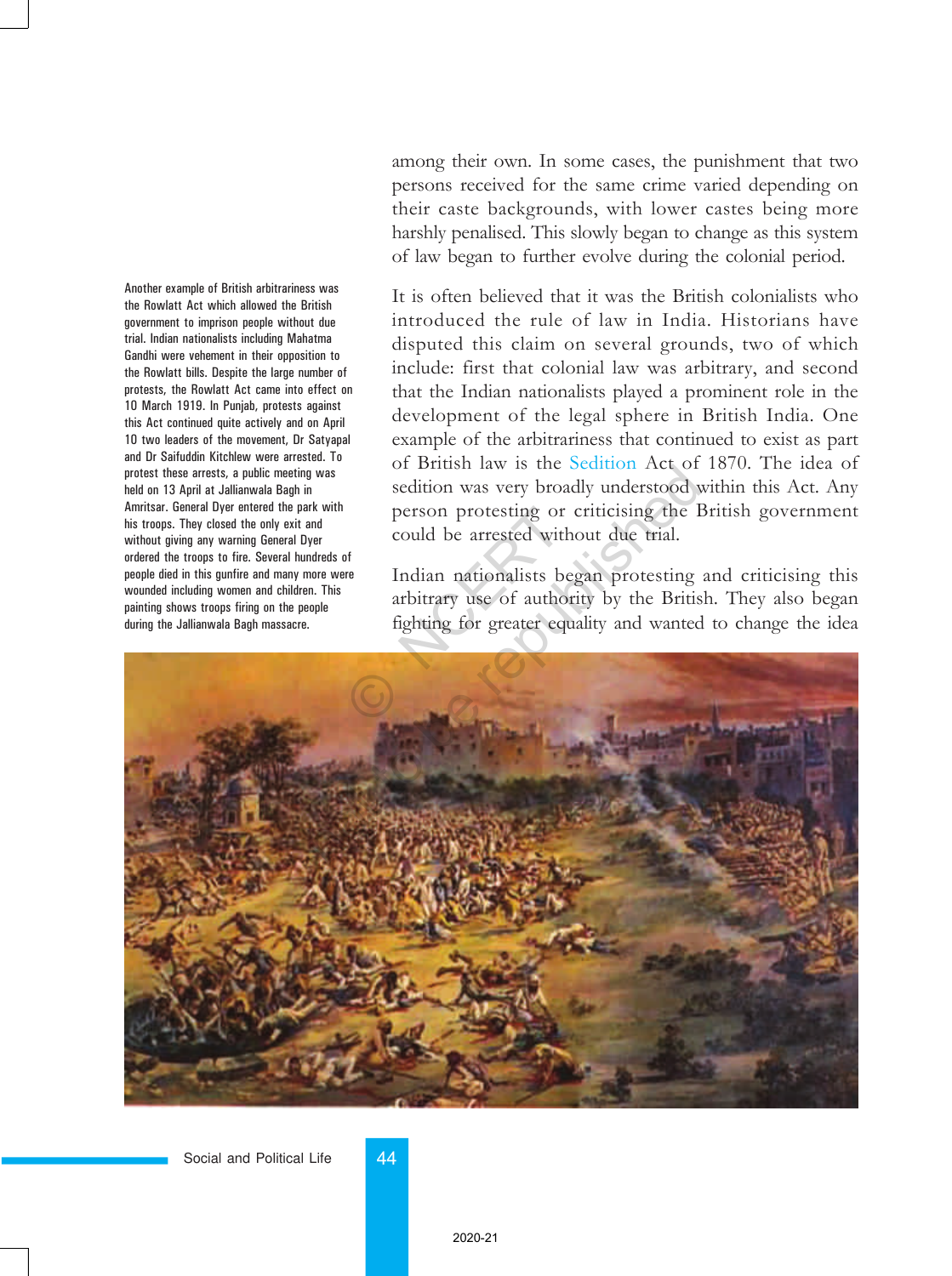of law from a set of rules that they were forced to obey, to law as including ideas of justice. By the end of the nineteenth century, the Indian legal profession also began emerging and demanded respect in colonial courts. They began to use law to defend the legal rights of Indians. Indian judges also began to play a greater role in making decisions. Therefore, there were several ways in which Indians played a major role in the evolution of the rule of law during the colonial period.

With the adoption of the Constitution, this document served as the foundation on which our representatives began making laws for the country. Every year our representatives pass several new laws as well as amend existing ones. In your Class VI book, you read about the Hindu Succession Amendment Act 2005. According to this new law, sons, daughters and their mothers can get an equal share of family property. Similarly, new laws have been enacted to control pollution and provide employment. How do people come to think and propose that a new law is necessary? You will read more about this in the next section. roperty. Similarly, new laws<br>
bl pollution and provide<br>
me to think and propose that<br>
l read more about this in the<br>
put?<br>
ole in making laws.<br>
ich this takes place **The word 'arbitrary' has been used earlier in this book and you've read what the word means in the Glossary of Chapter 1. The word 'sedition' has been included in the Glossary of this chapter. Read the Glossary descriptions of both words and then answer the following questions:**

**State one reason why you think the Sedition Act of 1870 was arbitrary? In what ways does the Sedition Act of 1870 contradict the rule of law?**

#### **How Do New Laws Come About?**

The Parliament has an important role in making laws. There are many ways through which this takes place and it is often different groups in society that raise the need for a particular law. An important role of Parliament is to be sensitive to the problems faced by people. Let us read the following story to understand how issue of domestic violence was brought to the attention of Parliament and the process adopted for this issue to become law.



**Sustainable Development Goal (SDG) www.in.undp.org**

Domestic violence generally refers to the injury or harm or threat of injury or harm caused by an adult male, usually the husband, against his wife. Injury may be caused by physically beating up the woman or by emotionally abusing her. Abuse of the woman can also include verbal, sexual and economic abuse. The Protection of Women from Domestic Violence Act 2005 extends the understanding of the term 'domestic' to include all women who 'live or have lived together in a shared household' with the male member who is perpetrating the violence.

45

Chapter 4: Understanding Laws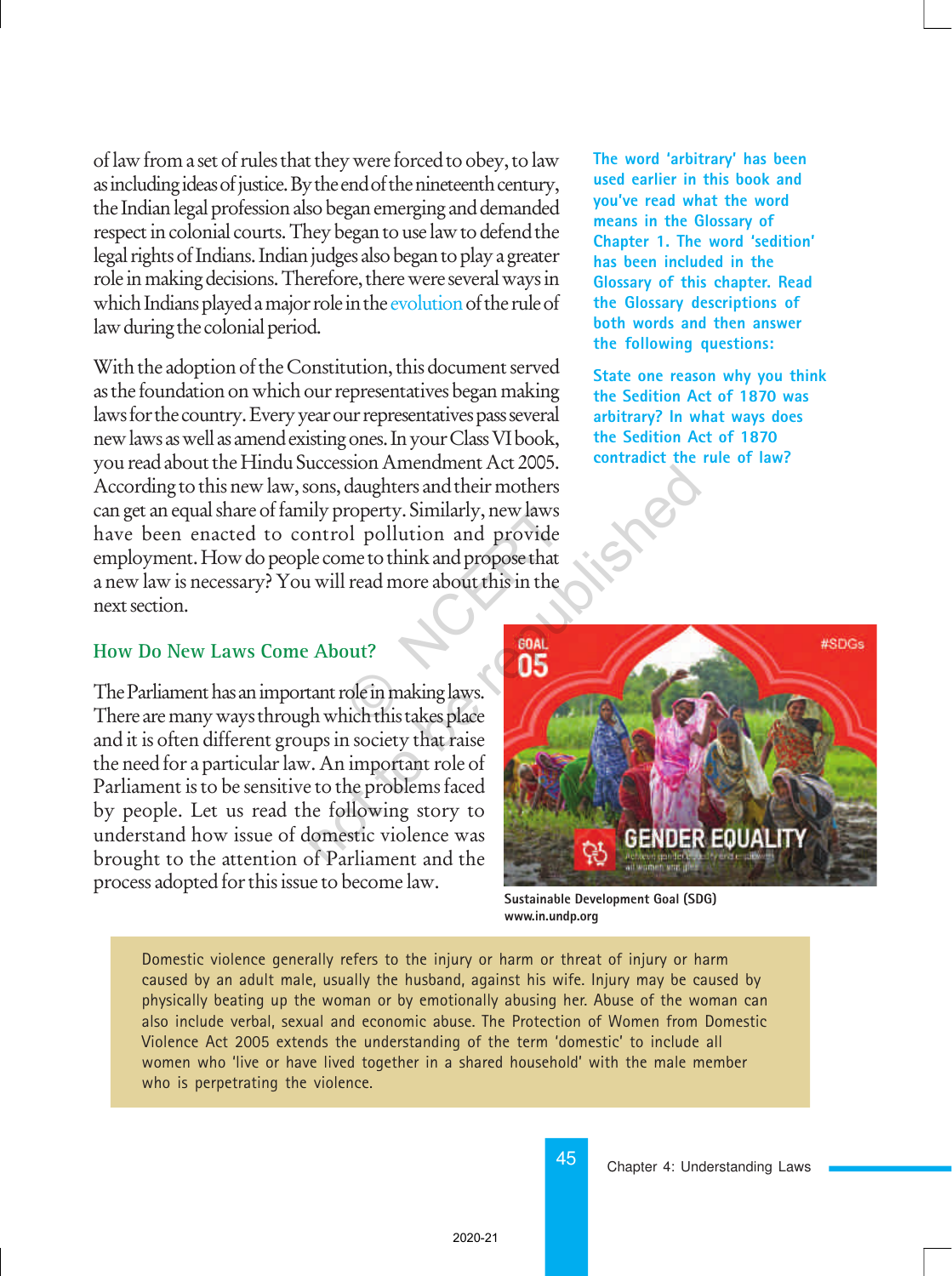

Social and Political Life 46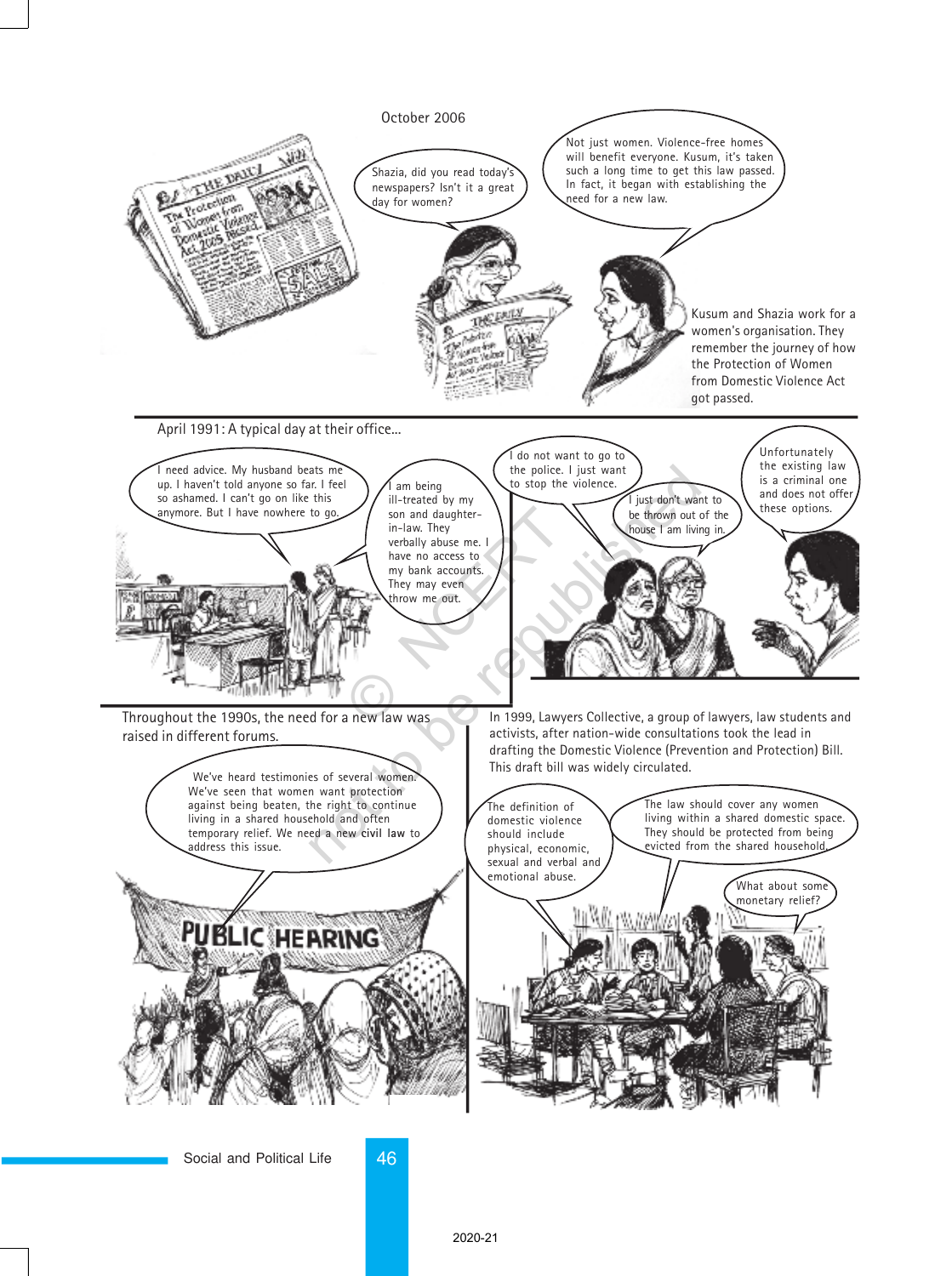Meetings were held with different organisations.

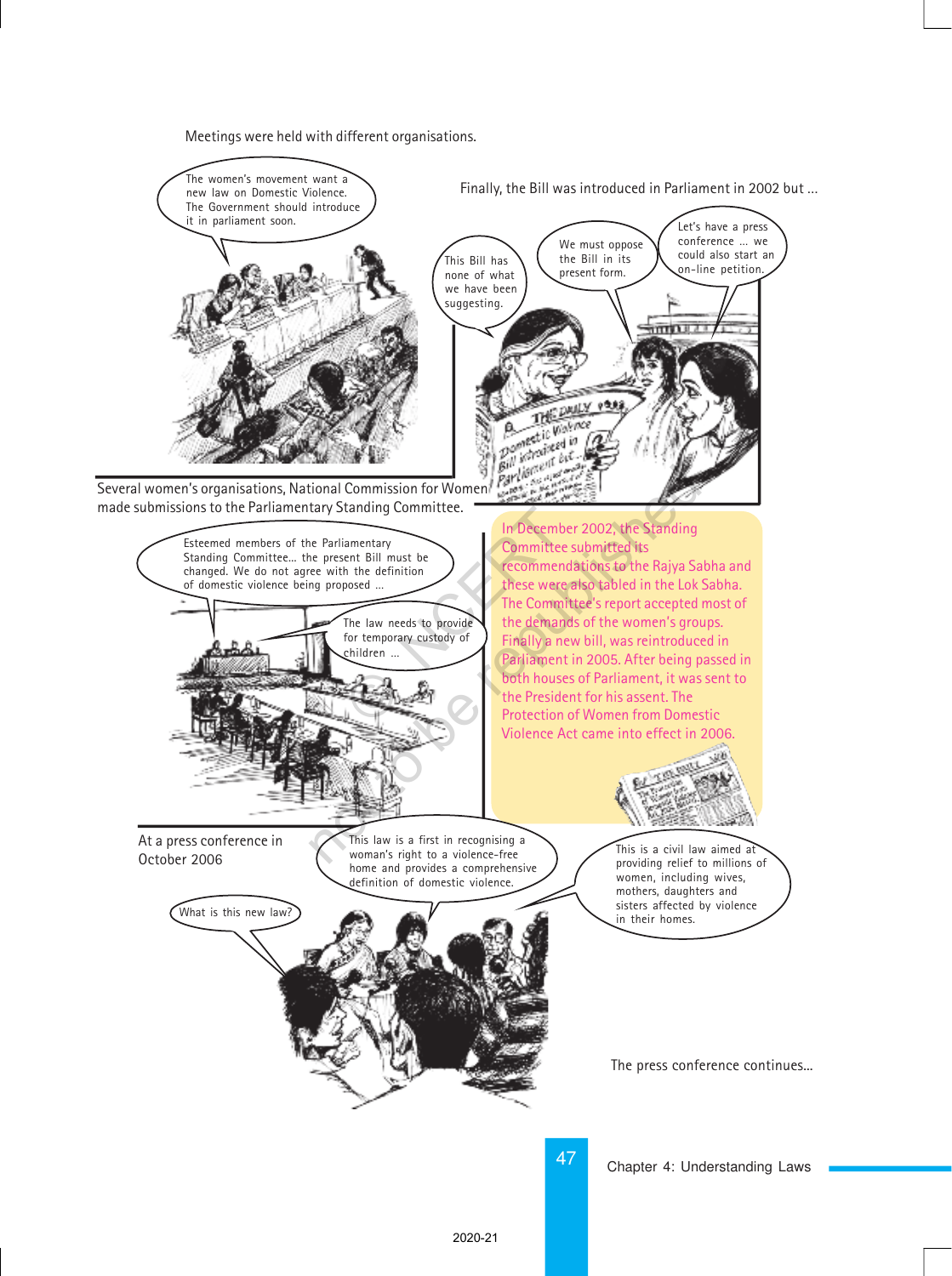

**What do you understand by 'domestic violence'? List the two rights that the new law helped achieve for women who are survivors of violence.**

**Can you list one process that was used to make more people aware of the need for this law?**

**From the above storyboard, can you list two different ways in which people lobbied Parliament?**

**In the following poster, what do you understand by the phrase 'Equal Relationships are Violence Free'?**

Often women who face violence or are abused are seen as victims. But women struggle in several different ways to survive these situations. Therefore, it is more accurate to refer to them as survivors rather than as victims.



Social and Political Life 48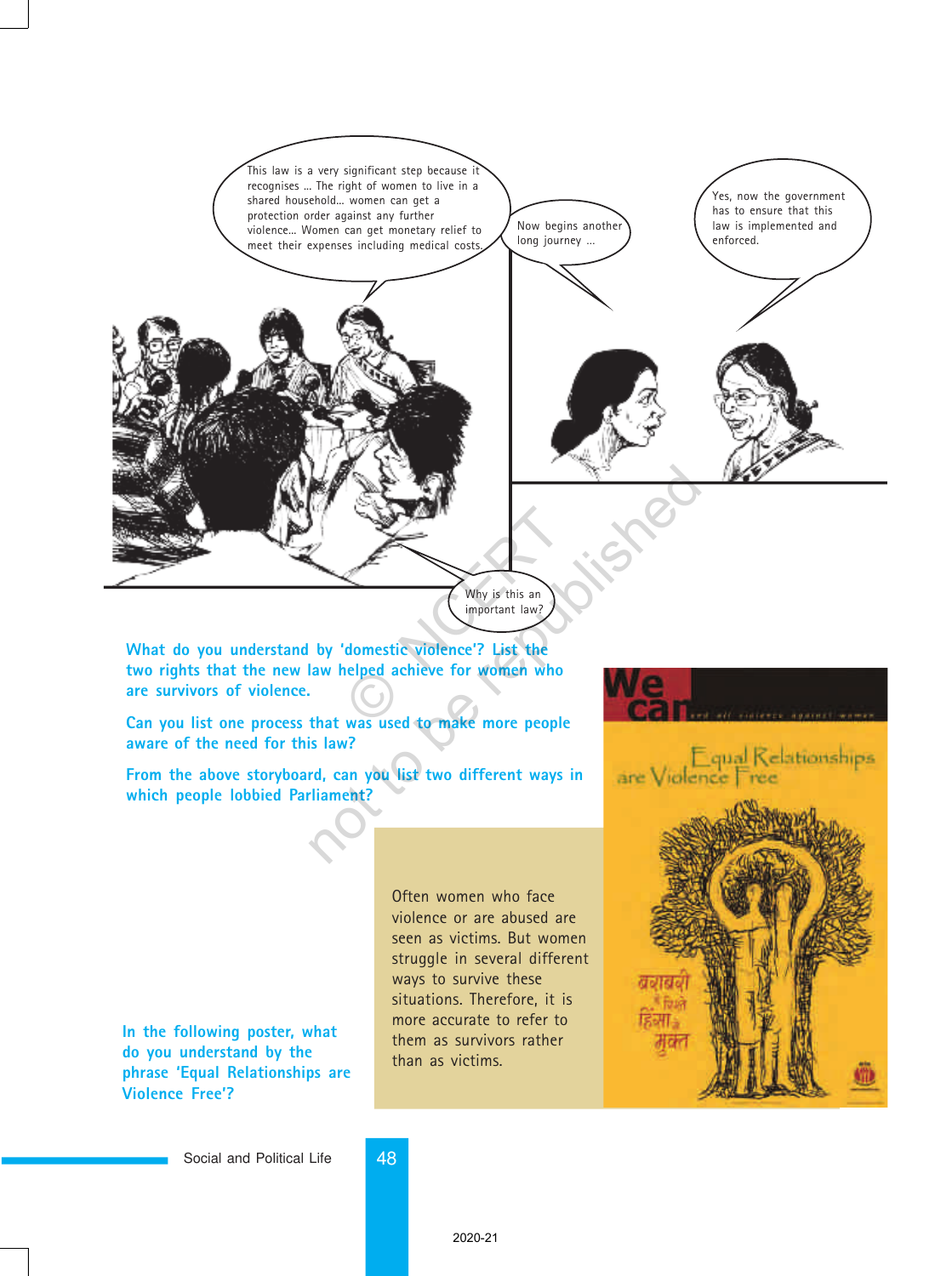As the above example shows, the role of citizens is crucial in helping Parliament frame different concerns that people might have into laws. From establishing the need for a new law to its being passed, at every stage of the process the voice of the citizen is a crucial element. This voice can be heard through TV reports, newspaper editorials, radio broadcasts, local meetings - all of which help in making the work that Parliament does more accessible and transparent to the people.

### **Unpopular and Controversial Laws**

Let us now look at the situation where the Parliament passes laws that turn out to be very unpopular. Sometimes a law can be constitutionally valid and hence legal, but it can continue to be unpopular and unacceptable to people because they feel that the intention behind it is unfair and harmful. Hence, people might criticise this law, hold public meetings, write about it in newspapers, report to TV news channels etc. In a democracy like ours, citizens can express their unwillingness to accept repressive laws framed by the Parliament. When a large number of people begin to feel that a wrong law has been passed, then there is pressure on the Parliament to change this. d unacceptable to people<br>tion behind it is unfair and<br>triticise this law, hold public<br>spapers, report to TV news<br>ce ours, citizens can express<br>pressive laws framed by the<br>ber of people begin to feel<br>ed, then there is press Proposed and hence legal, but it can<br>
id and hence legal, but it can<br>
and unacceptable to people<br>
intention behind it is unfair and<br>
ght criticise this law, hold public<br>
newspapers, report to TV news<br>
yeople and con<br>
repre

For example, various municipal laws on the use of space within municipal limits often make hawking and street vending illegal. No one will dispute the necessity for some rules to keep the public space open so that people can walk on the pavements easily. However, one also cannot deny that hawkers and vendors provide essential services cheaply and efficiently to the millions living in a large city. This is their means of livelihood. Hence, if the law favours one group and disregards the other it will be controversial and lead to conflict. People who think that the law is not fair can approach the court to decide on the issue. The court has the power to modify or cancel laws if it finds that they don't adhere to the Constitution.



As you read in the earlier section on the rule of law, Indian nationalists protested and criticised arbitrary and repressive laws being enforced by the British. History provides us with several examples of people and communities who have struggled to end unjust laws. In your Class VII book, you read of how Rosa Parks, an African-American woman, refused to give up her seat on a bus to a white man on 1 December 1955. She was protesting the law on segregation that divided up all public spaces, including the streets, between the whites and the African-Americans. Her refusal was a key event that marked the start of the Civil Rights Movement, which led to the Civil Rights Act in 1964, which prohibited discrimination on the basis of race, religion or national origin in the U.S.A.

Chapter 4: Understanding Laws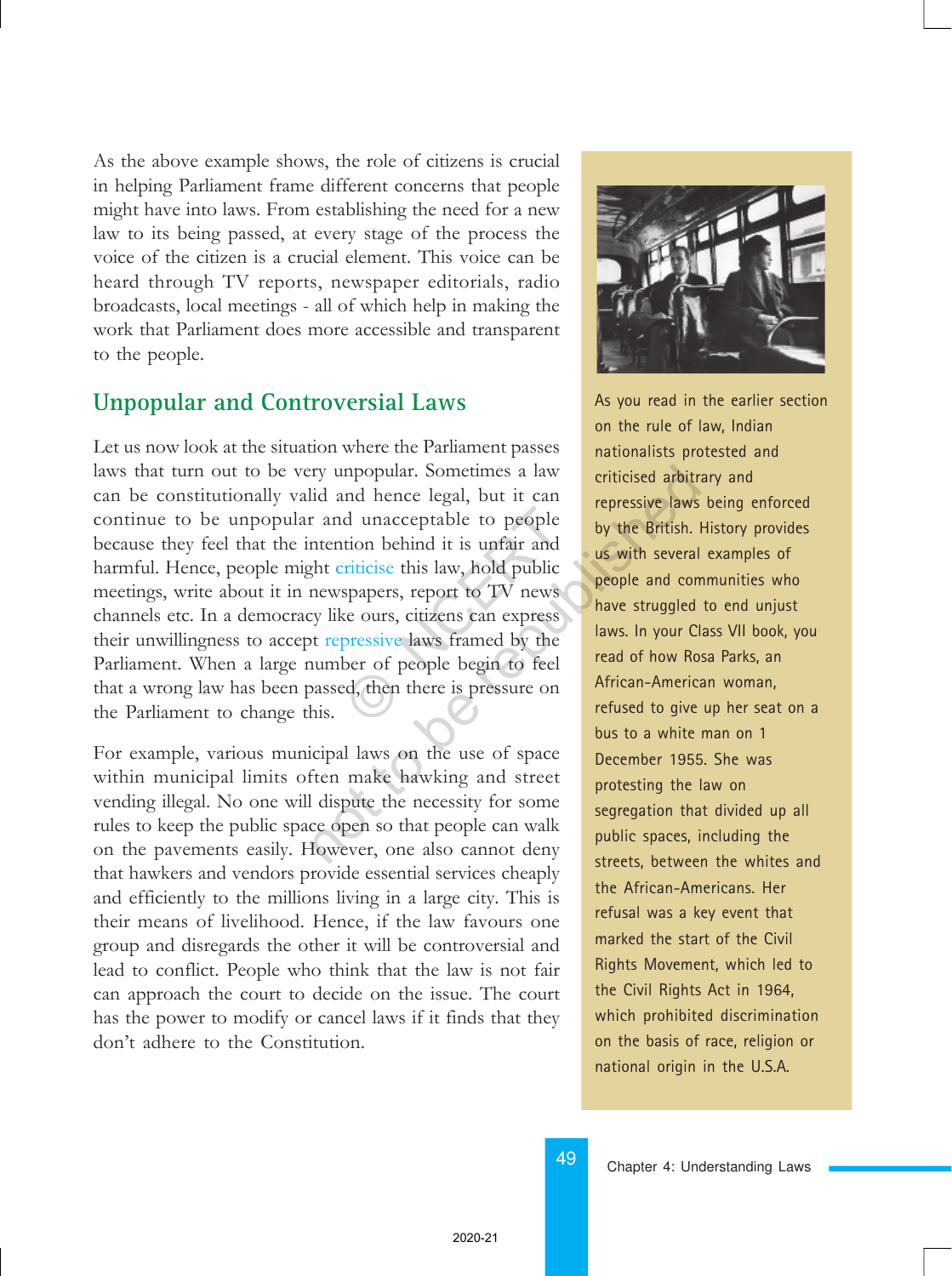**Read the newspapers/watch news on TV for a week and find out if there are any unpopular laws that people in India or around the world are currently protesting.**



**List the three forms of protest that you see in the above photos.**

Do you remember the photo essay on the women's movement in the Class VII book? The photos there showed the different ways in which citizens can protest, campaign and show solidarity. The following pictures point to other ways in which people protest unjust laws:



We need to remember that our role as citizens does not end with electing our representatives. Rather, it is then that we begin to use newspapers and the media to carefully chart the work that is being done by our MPs and criticise their actions when we feel it is required. Thus, what we should bear in mind is that it is the extent, involvement and enthusiasm of the people that helps Parliament perform its representative functions properly.